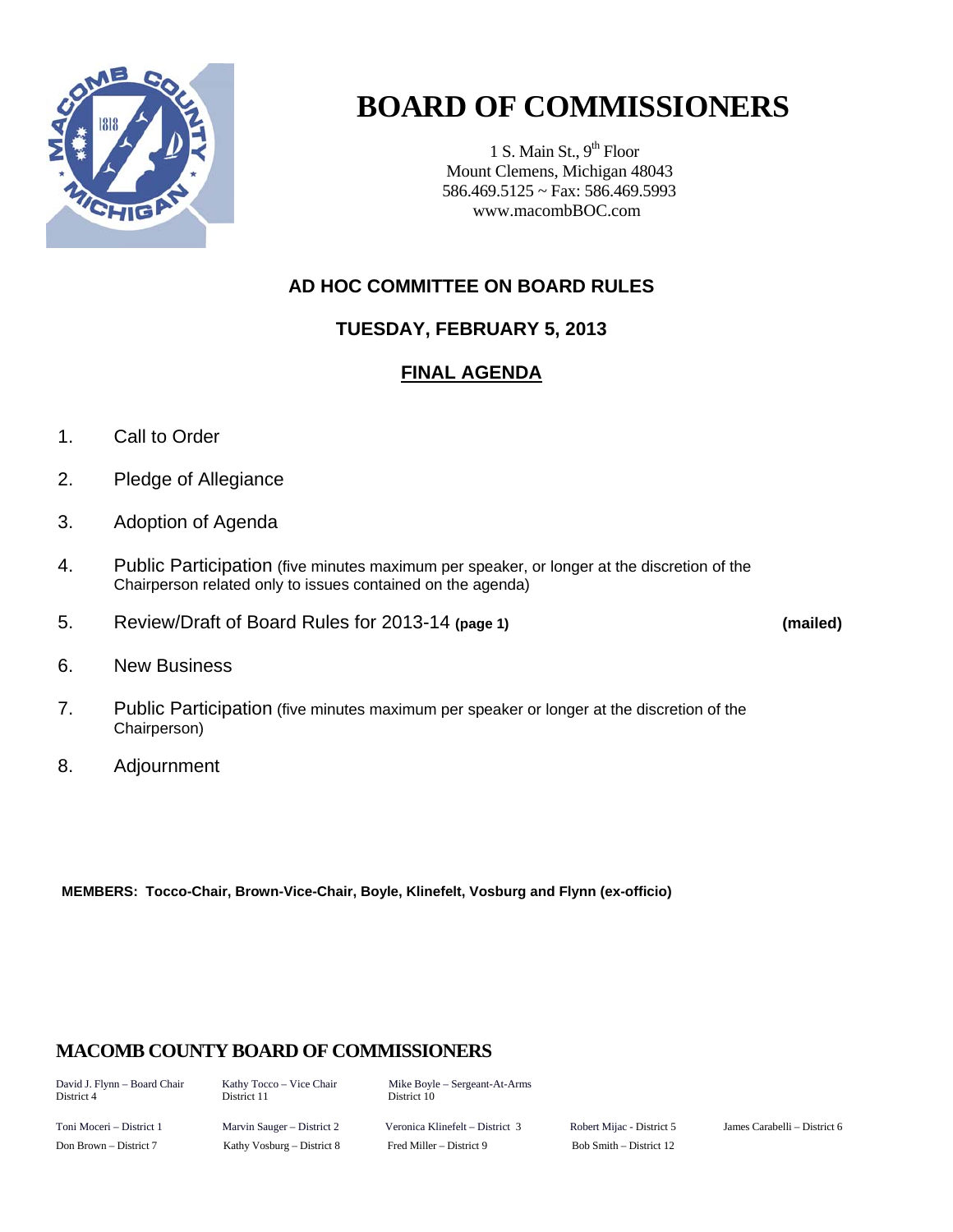## **MACOMB COUNTY BOARD OF COMMISSIONERS**

## **RULES OF PROCEDURE**

The Board and its meetings shall be governed by the following rules of procedure:

## **Rule 1. Definitions**

"Board" means the Macomb County Board of Commissioners.

"Appeal to the Board." If a Commission feels her/his point of order or privilege has been ruled on unfairly by the chair, s/he can challenge the Chairperson and appeal to the Board. The Chairperson then asks for a motion to uphold the Chairperson, and the vote is taken. The vote decides whether the action decided upon by the Chairperson is valid, or whether the Commissioner is correct.

"Charter" means the Home Rule Charter of Macomb County, Michigan.

"Clerk" means the Macomb County Clerk.

"Commissioner" means a Commissioner of the Board.

"County" means Macomb County, Michigan.

"County Executive" means the person holding the office of Macomb County Executive.

"Full Board" means all of the Commissioners elected and serving.

"Open Meetings Act" means Public Act 267 of 1976, as amended.

"Proclamation" means an [official announcement of the Board.]

"Quorum" means a majority of the Commissioners serving on the Board.

"Rules" means these rules of procedures of the Board.

"Tribute" is a form of resolution honoring a group or individual.

## **Rule 2. Organizational Meeting and Election of Officers**

At its first meeting of each new term, the Board shall be called to order by the Clerk and a roll call taken. If a Quorum is present, the first order of business shall be for the Board to adopt rules of procedure under which the Board shall operate. The next order of business shall be the election of a temporary Chairperson, whose sole responsibility will be to preside over the election of a Chairperson. The Chairperson shall preside over all subsequent actions of the Board. The next order of business shall be the election of the Vice-Chairperson and a Sergeant-at-Arms. The next order of business shall be the adoption a meeting schedule showing the dates, times and places of the Board's regular monthly meetings.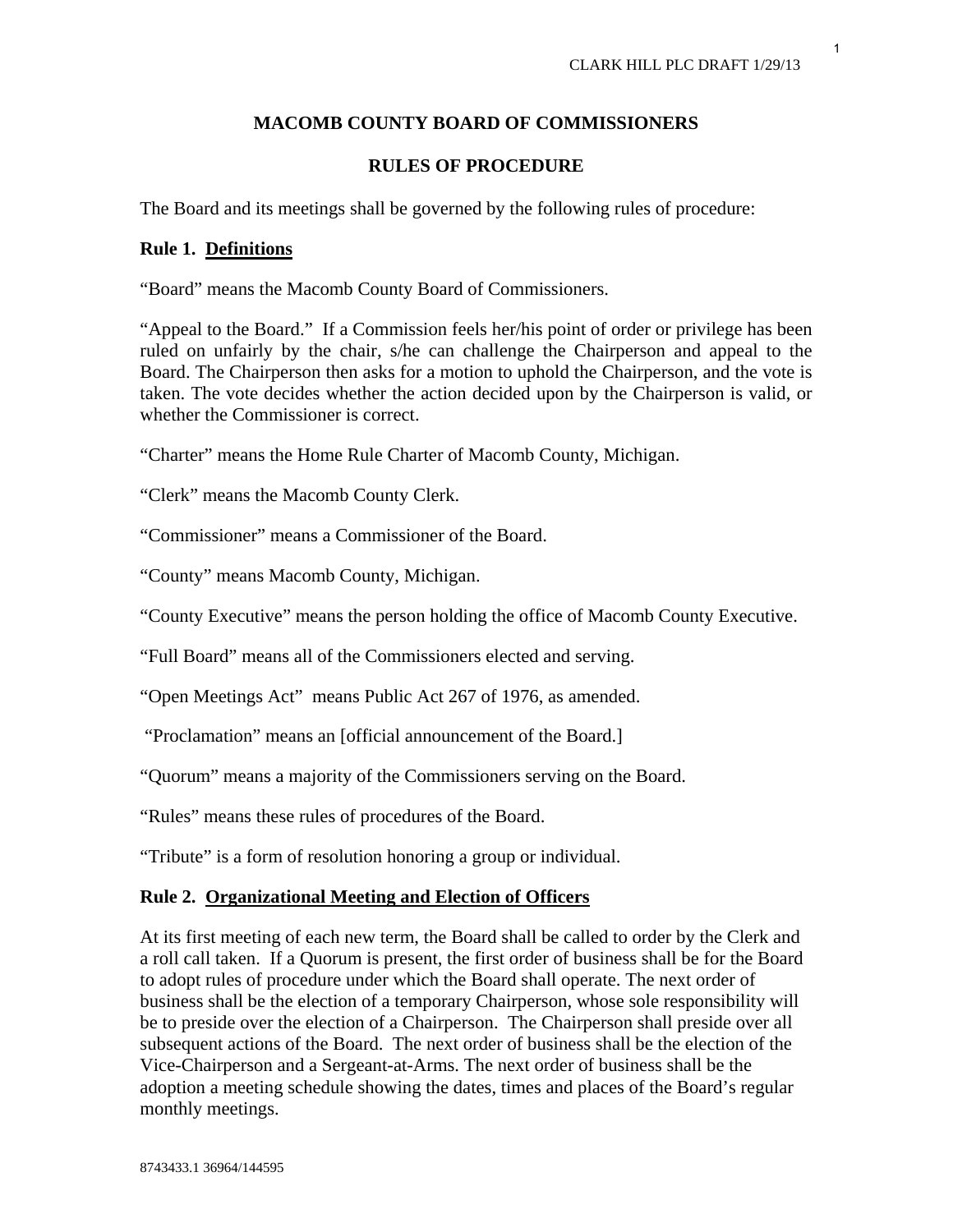At the first session in January of each even numbered year, the first order of business shall be the election of a Vice-Chairperson.

## **Rule 3. Terms of Office; Vacancies**

The Chairperson shall be elected to a two-year term and the Vice-Chairperson and the Sergeant-at-Arms shall be elected to a one-year term or until a successor, respectively, is elected. In the event of a vacancy in Chairperson, Vice-Chairperson or Sergeant-at-Arms, the vacancy shall be filled at the next regular meeting of the Full Board by a majority vote of the Commissioners serving.

## **Rule 4. Removal of an Officer**

An officer may be removed from office upon the filing of a petition stating the reasons and a 2/3 vote of Commissioners serving. The officer who is the subject of the petition shall be given a copy of the petition at least 7 days in advance of the item being placed on a meeting agenda.

## **Rule 5. Duties of Officers**

**A. Chairperson.** The Chairperson (or Vice-Chairperson in the absence of the Chairperson) shall preside at all meetings of the Full Board. In the absence of both the Chairperson and Vice-Chairperson, the Commissioners present shall elect a Chairperson pro-tempore who will serve only for that meeting or for that part of the meeting in which the Chairperson and Vice-Chairperson are absent.

The Chairperson shall introduce and present each agenda item for discussion, or will introduce and then designate the Clerk or other Board staff member who will present the agenda item. Following its presentation, an agenda item may be opened for discussion by the Chairperson. Except where permission is otherwise granted by the Chairperson, discussion of opened agenda items shall be limited to Commissioners.

The Chairperson shall be responsible for enforcing the Rules and conducting meetings in a manner that preserves order and decorum. Commissioners and others in attendance shall comply with the direction of the Chairperson.

The Chairperson is responsible for the administrative day-to-day activities of the Commission.

At the second regular meeting of each odd-numbered year, the Chairperson shall submit committee assignments, listing the members of each committee and the chairperson and vice-chairperson of each committee, for approval by a majority vote of Commissioners serving.

At any time, the Chairperson shall have the ability to submit the appointment of new members to, or the removal from, a committee, subject to the approval of the Board. All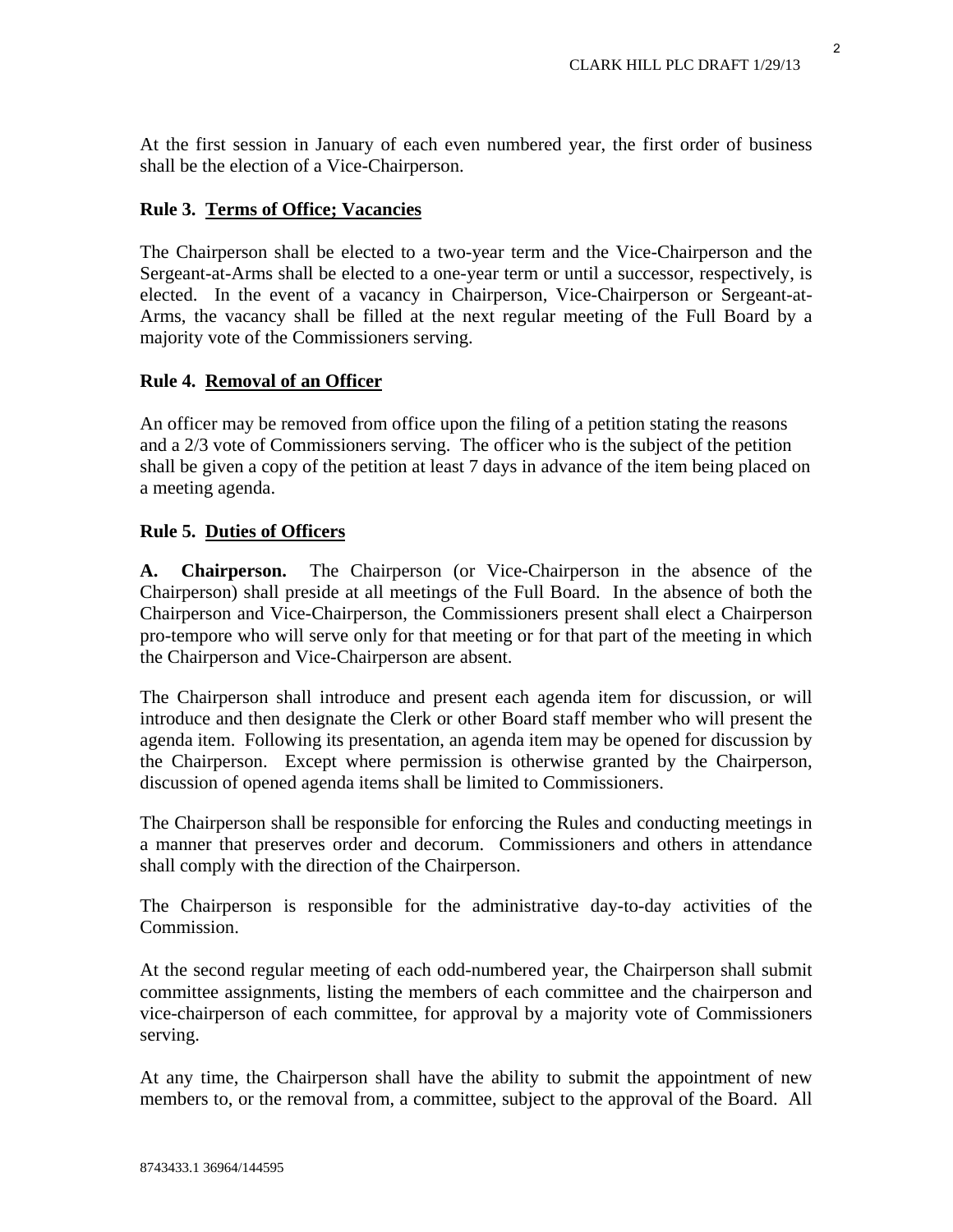vacancies in membership, chairperson or vice-chairperson of committees shall be filled by appointment by the Board Chairperson, subject to the approval by a majority vote of Commissioners serving.

**B. Sergeant-at-Arms.** The Sergeant-at-Arms shall attend the Full Board meetings to maintain order and decorum under the direction of the Chairperson and is responsible to ensure compliance with the requirements of a closed session.

## **Rule 6. Duties of Commissioners**

Each Commissioner shall be present during the sessions of the Board and shall vote on each question put, unless he/she has a direct personal or pecuniary interest in the question or unless otherwise legally or ethically required to abstain. The Commissioner shall disclose the interest at the meeting. Each abstention shall be duly recorded in the minutes of the meeting.

Each Commissioner is expected to attend all Full Board and assigned committee meetings.

## **Rule 7. Speaking**

When a Commissioner desires to speak on any matter or issue before the Board, he or she shall first seek recognition to speak from the Chairperson. The Chairperson may speak to points of order and shall decide questions of order subject to an Appeal to the Board. When two or more Commissioners request to make a motion and/or address the Board at the same time, the Chairperson shall name the Commissioner who is first to speak.

When a Commissioner is about to speak in debate or present any matter to the Board, he/she shall respectfully address himself/herself to the Chairperson. He/she shall confine himself/herself to the question under debate and avoid debate or argument that calls into question the personality/motive of another Commissioner.

Free, open and orderly debate on issues confronting the Commission as a legislative body may demand that a Commissioner be privileged to speak on a matter more than once. However, a Commissioner shall not be privileged to speak or hold the floor on a matter for more than 10 minutes or more than once (on the same question) until all other Commissioners present are first given the opportunity to be heard.

## **Rule 8. Motions**

The Board shall take action by way of motions. No motion may be acted upon until it has been duly supported or seconded by a Commissioner. A motion shall be reduced to writing [if requested by] [the Chairperson] [any Commissioner]. The Chairperson shall restate a motion or, if in writing, the motion shall be read aloud by the Clerk, before being debated.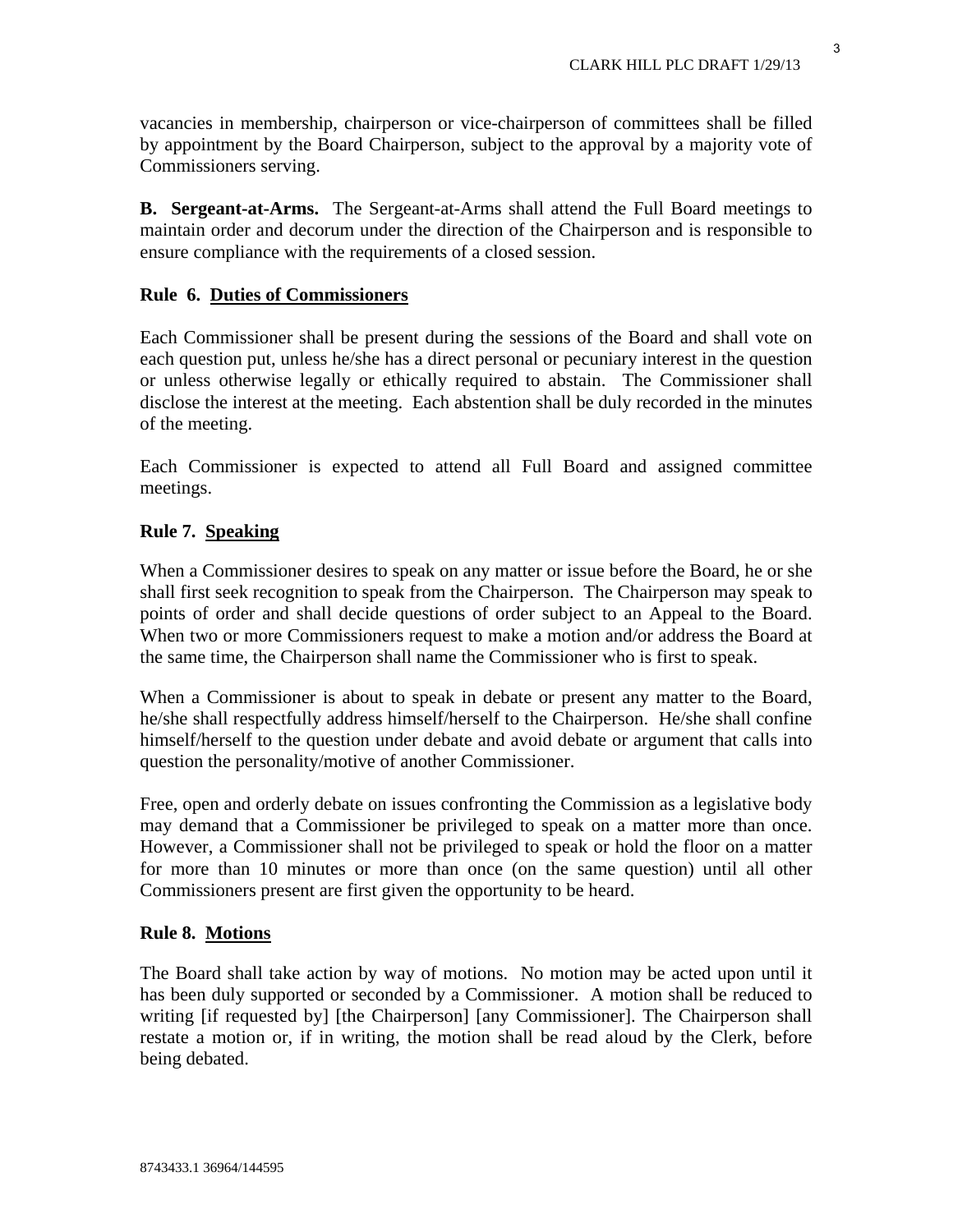Any Commissioner who wishes to make a motion or second a motion must first secure recognition by the Chairperson. Except where permission is otherwise granted by the Chairperson, discussion of a motion before the Board or other pending business shall be limited to Commissioners.

A motion must be before the Board in order to discuss an agenda item that has been presented by the Chairperson for consideration. No motion shall be adopted by the Board until stated by the Chairperson. Any motion may be withdrawn by the sponsor at any time before decision or amendment by the Board.

The following motions will be in order:

- a. To take action on a resolution or ordinance.
- b. To call the question.

c. To amend or modify a motion made to take action, but such amending motion will be disposed of before any other motion to amend or modify the original motion will be in order. Once approved by a majority vote of Commissioners serving, a motion to amend or modify a motion may be combined with the original motion.

d. To lay on the table for subsequent consideration at the same meeting.

e. To postpone action to a specific time, date and place or until occurrence of a condition or event.

f. To refer or re-refer a matter to a Board committee.

g. To postpone indefinitely. A motion to postpone indefinitely the further consideration of any motion or other matter shall require the affirmative vote of a majority of Commissioners serving and the vote upon such a motion shall not be reconsidered.

h. To reconsider a vote (including a vote resulting in a tie) or other action that has been taken by the Board, but only if no action has been taken in reliance upon such vote or action. Any Board Commissioner may move for reconsideration of such vote or action at the same meeting the vote or action was made or at the next regular meeting of the Board, but at no other subsequent meeting. No vote or other action shall be reconsidered more than once. A motion to reconsider shall require the affirmative vote of a majority of Commissioners serving. When a motion to reconsider fails, it cannot be renewed. This does not preclude the Board from again dealing with an issue, policy, decision or other action based upon significant new information unavailable to the Board when the decision or other action was initially taken.

i. To go into closed session as permitted by and in accordance with the Open Meetings Act.

4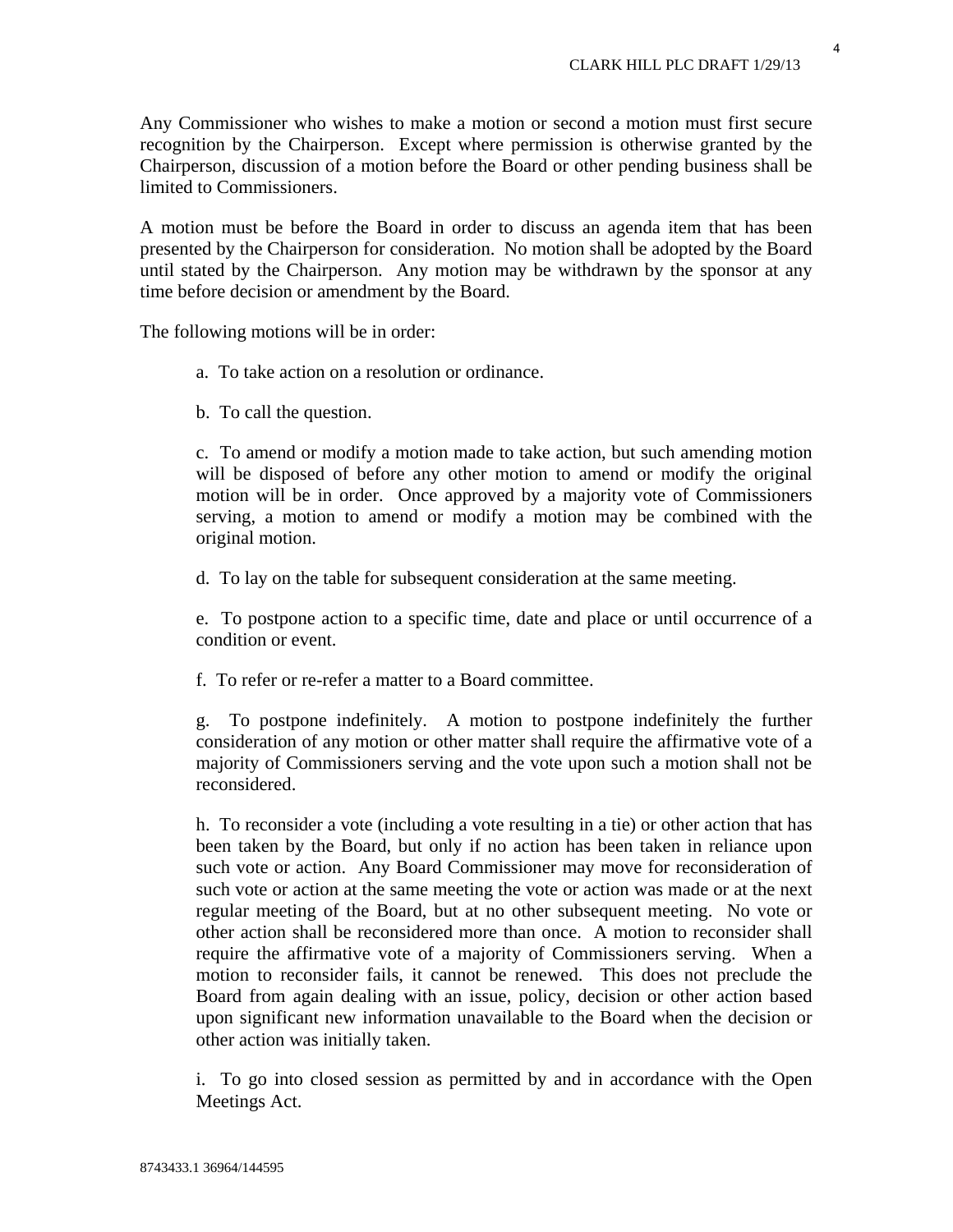- j. To call a recess at the discretion of the Chairperson.
- k. To adjourn.

With the exceptions of a motion to lay on the table for subsequent consideration, a motion to postpone action to a specific time, date and place or until occurrence of a condition or event, or a motion to adjourn, each of the motions listed above may be subject to discussion or debate by the Board.

#### **Rule 9. Ordinances and Resolutions**

The Commission shall act by ordinance if required by Charter or law, otherwise by resolution. All acts of the Commission imposing a penalty shall be by ordinance. resolutions and ordinances, and any amendments thereto, shall be reduced to writing prior to consideration by the Board.

#### **Rule 10. Amendment/Suspension of Rules**

The Board may amend the Rules following recommendation for approval by the Rules Committee and by a vote of 2/3 of the Commissioners serving. The Board may suspend the operation of the Rules temporarily by a vote of 2/3 of the Commissioners present, but such amendment or suspension shall not relieve the Board from complying with applicable law.

#### **Rule 11. Attendance**

Every Commissioner is expected to attend all Full Board and assigned committee meetings.

#### **Rule 12. Meeting Notices**

Each Commissioner shall receive a notice of all meetings electronically unless otherwise designated in writing to the Chairperson.

The Chairperson shall prepare a proposed meeting agenda and provide notice of meetings, including the proposed agenda, which shall be delivered to the Commissioner at least 5 calendar days prior to the meeting. The notices shall specify the date and hour of the meeting. Each Commissioner may waive the foregoing notice requirements.

The time required for notification of a special meeting shall be in accordance with the Open Meetings Act.

Notice of regular and special meetings shall be made available to the public by posting on the Board's website.

#### **Rule 13. Regular Meetings**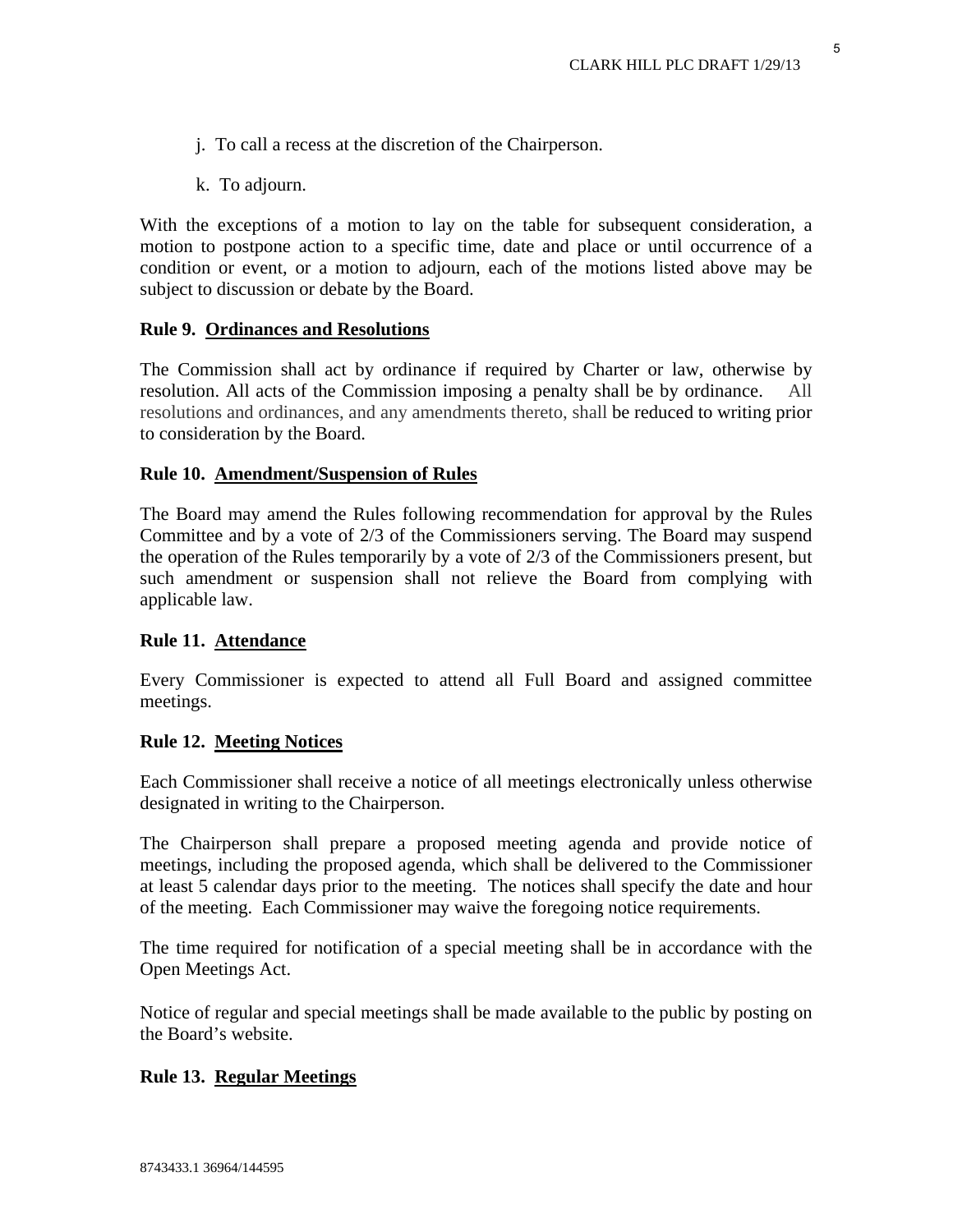Regular meetings of the Board shall be held monthly on days as designated by the Board, as recommended by the Chairperson.

A notice of the regular meeting schedule, stating the dates, times, and places of the Board's regular meetings, shall be posted within 10 days after the first meeting of the Board in each calendar.

## **Rule 14. Special Meetings**

The Chairperson has the authority to call a special meeting. A special meeting of the Board may also be held when requested by at least one-third of Commissioners serving. The request shall be in writing, shall be addressed to the Clerk and shall specify the time, date, place and purpose of the meeting. Upon the call of the Chairperson or upon receipt of a request, the Clerk shall immediately give notice in the manner selected by each Commissioner.

Dates and times of special meetings must be posted at least 18 hours before the meeting. The notice must be posted in a prominent and conspicuous place at both the Board's principal office and on a portion of the Board's website. The public notice on the website shall be included on either the homepage or on a separate webpage dedicated to public notices for special meetings and accessible via a prominent and conspicuous link on the website's homepage that clearly describes its purpose for public notification of those special meetings.

[emergency meeting provsions?]

## **Rule 15. Voting Method**

The vote on all motions shall be by "yes" and "no" and will be taken by a show of hands, voice vote, or a roll call vote as directed by the Chairperson provided that the vote of each Commissioner is recorded. No motion shall be valid unless approved at a meeting of the Board and a proper record is made of the vote.

In accordance with the Open Meetings Act, each Commissioner's vote must be made in a public session in order to be counted. No votes of any kind, or polling to attempt to determine potential votes, will be allowed outside of public sessions or in closed sessions of the Board. Following each vote, it shall be announced that the motion passed or failed, and if not a unanimous vote, then the number voting "yes" and the number voting "no" shall be announced. Following each vote, each Commissioner may have the privilege of explaining for the record any vote, be it affirmative or negative.

In the rare event that a Commissioner believes they have the right or obligation to abstain from voting, the Commissioner shall consult with the Chairperson and independent counsel, if necessary. The Commissioner may have the privilege of explaining the reason for the abstention.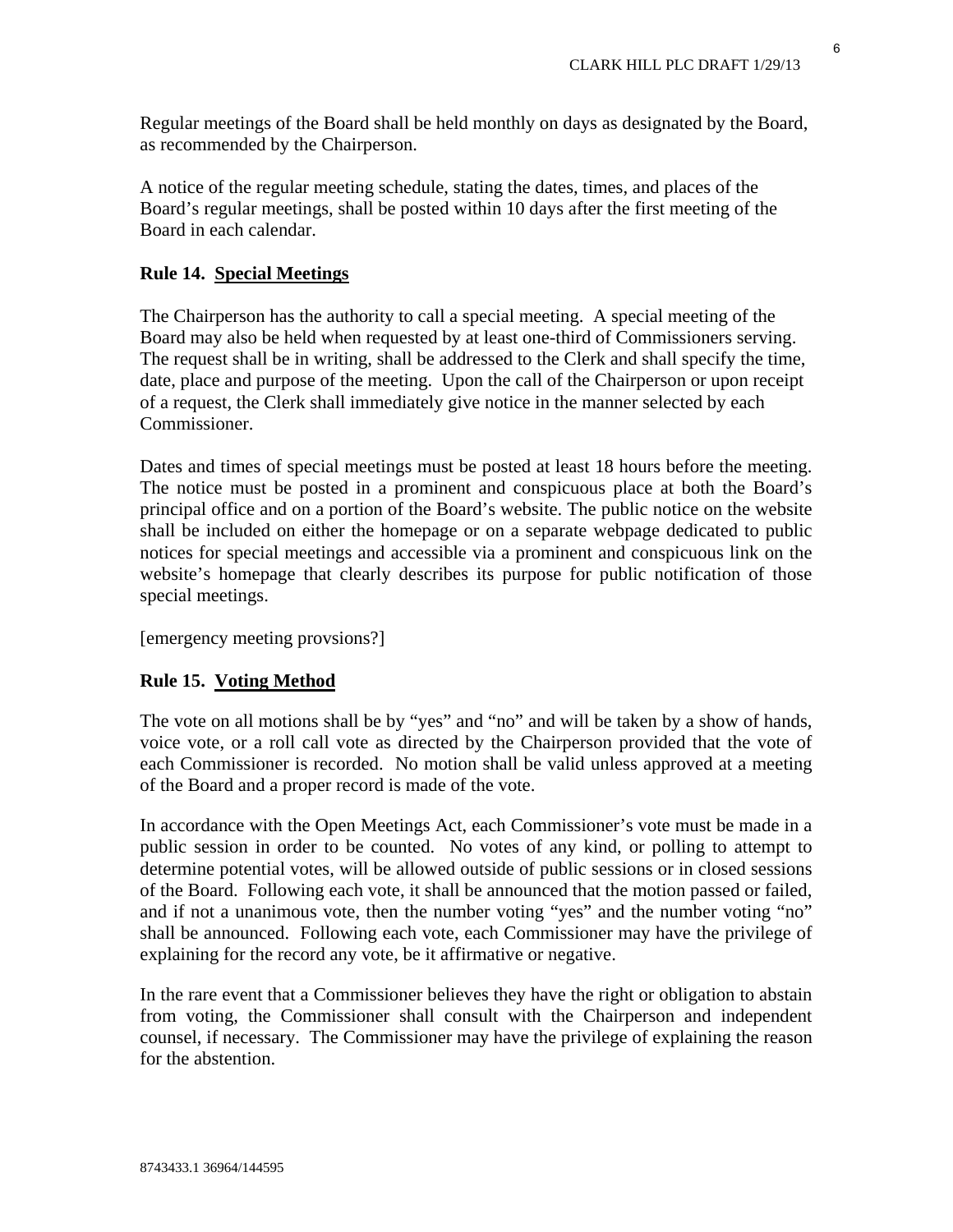In situations in which a specified number of affirmative votes is required by law or these Rules, and abstentions have been noted, the motion shall fail if the specified number of affirmative votes have not been cast. In situations in which there is a tie vote and the abstention represents the deciding vote, the motion shall fail for lack of a majority.

The Clerk shall call roll by Commissioners' last names only, in [alphabetical order according to Commissioner last names?][by district number?][chairperson first or last?]. In all cases involving the calling of the roll, the Board Chairperson shall be called last.

 Any Board Commissioner may request that his/her vote be changed if such request is made prior to the next order of business.

After the first vote is given, no Commissioner shall be entitled to speak on the question, nor shall any motion be in order until such roll call is completed and the result declared.

#### **Rule 16. Order of Business**

- A. The Order of Business of the Board at regular meetings shall be as follows:
	- (1) Call to order.
	- (2) Pledge of allegiance.
	- (3) Attendance roll call.
	- (4) Invocation.
	- (5) Adoption of agenda.
	- (6) Reading, correction and approval of minutes.
	- (7) Public participation (five minutes maximum per speaker, or longer at the discretion of the Chairperson related only to issues contained on the agenda).
	- (8) Tributes.
	- (9) Correspondence from Office of Executive
	- (10) Reports from committees.
	- (11) Proclamations.
	- (12) New business.
	- (13) Public participation (five minutes maximum per speaker or longer at the discretion of the Chairperson).

7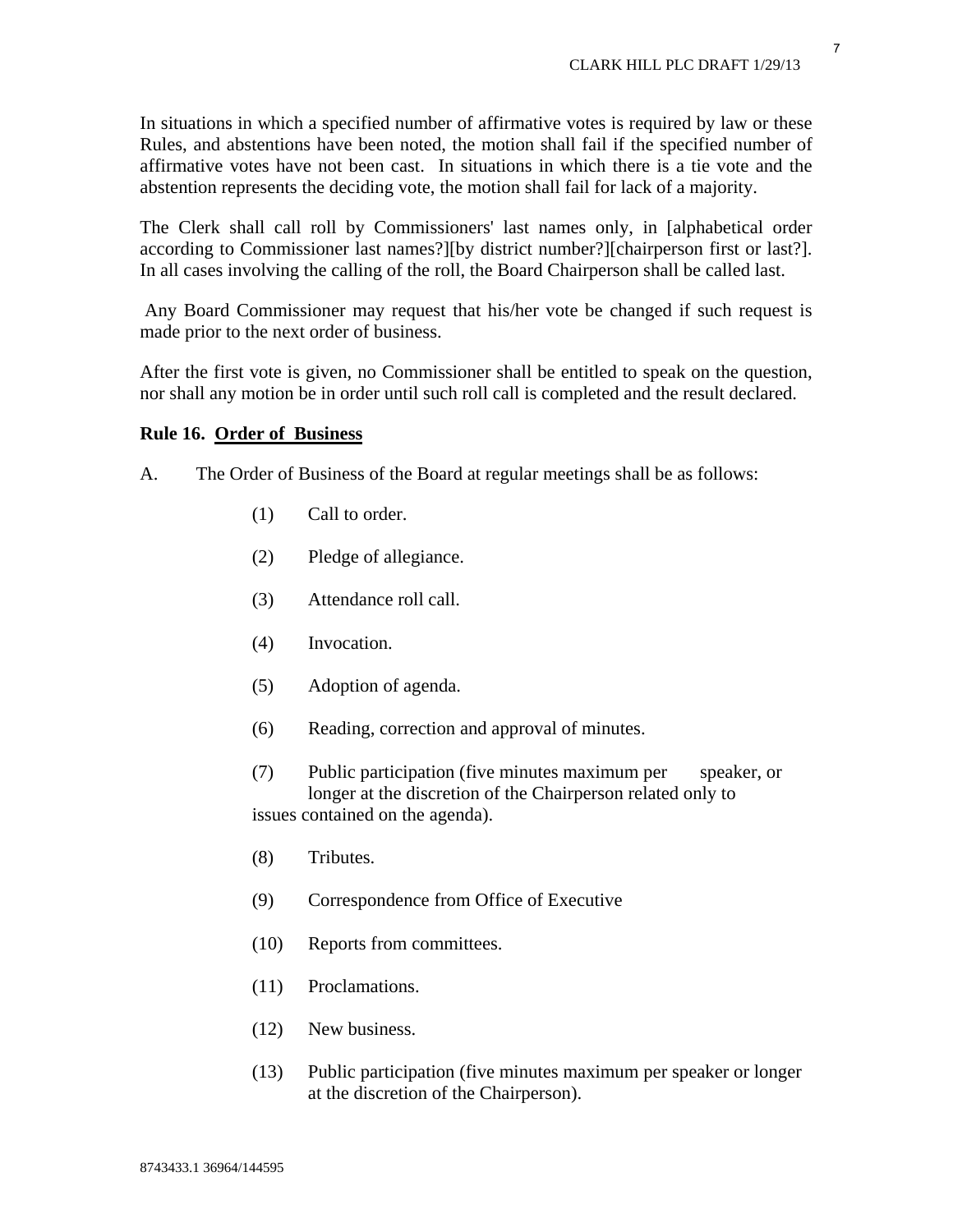- (14) Attendance roll call.
- (15) Adjournment.

## **Rule 17. Reconsideration**

When a vote (including a vote resulting in a tie) or other action has been taken by the Board, provided no action has been taken in reliance upon such vote or action, such vote or other action may be reconsidered.

## **Rule 18. Committee and Subcommittees**

The Board shall have the following standing committees:

 Audit Economic Development Finance Government Operations Health & Community Services Infrastructure Justice & Public Safety Rules

The Rules are the rules of procedure for all committees and subcommittees as applicable. An item may be waived directly to the Board for review, evaluation and/or determination at the discretion of a committee chairperson. An item that has not been referred for consideration from a committee meeting may be added to an agenda for consideration at a Full Board meeting upon a 2/3 vote of Commissioners serving. An item may be added to a committee agenda at the time the committee is considering adopting the agenda upon a majority vote of members of the committee if the item is submitted in writing to all members of the committee before or at the time the motion to add the item to the agenda is made.

The chairperson of a committee shall have the authority, from time to time, to appoint a subcommittee. Each subcommittee of a committee is a part of that committee and subject to the authority and direction of that committee. Subcommittees shall not hold any meeting except upon authority of the standing committee chairperson.

Each committee and subcommittee shall keep minutes of all committee and subcommittee committee actions and shall report, respectively, such actions to the Full Board or to the standing committee.

The Chairperson shall be an ex-officio member of all committees, with voice but no vote, except for Finance and Budget Committees, in which cases he/she shall have a vote.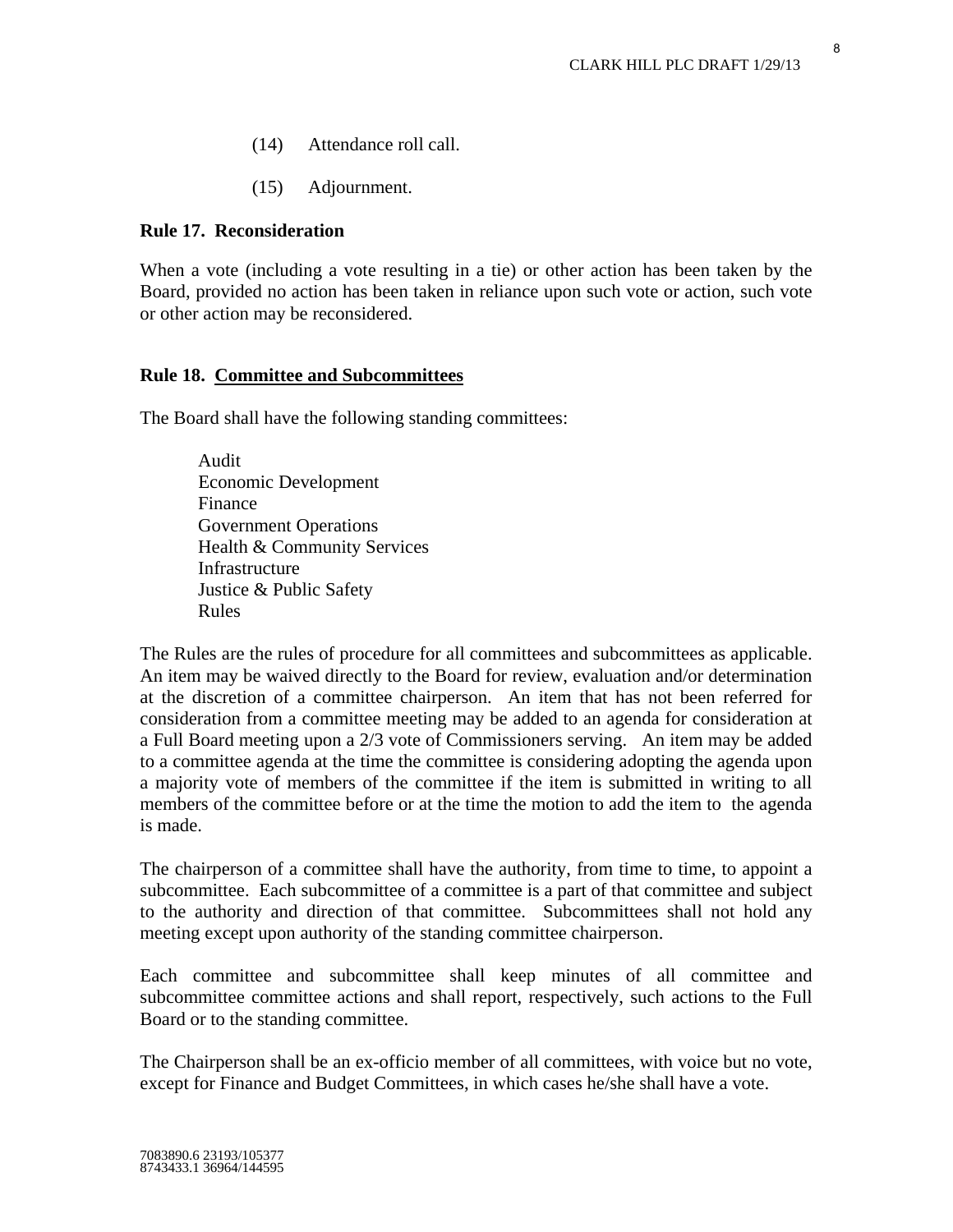## **Rule 19. Duties of the Clerk**

The Clerk shall be the clerk to the Full Board. The Clerk, or his/her duly appointed deputy, shall perform all duties ordinarily pertaining to such office including, but not limited to, the following duties prescribed by law:

- (1) Recording all the proceedings of the Board in a book provided for that purpose.
- (2) Making regular entries of all Board resolutions and decisions upon all questions.
- (3) Recording the vote of each Commissioner on any ordinance, resolution, and appointment or election of an office submitted to the Board.
- (4) Performing such other and further duties as the Board may, from time to time, require by resolution.

The Clerk, or his/her duly appointed deputy, shall be present and take minutes at all meetings of the [Full] Board. In the absence of the Clerk or an appointed deputy, the Chairperson, with the approval of the Commissioners present and voting, shall appoint a Clerk for that meeting until the Clerk or his/her duly appointed deputy arrives.

## **Rule 20. Minutes**

The Clerk or his/her designee shall prepare minutes, including those minutes taken in closed session, as required by the Open Meetings Act and these Rules. A copy of the minutes of each Board meeting shall be prepared and distributed by the Clerk to each Commissioner prior to the next scheduled meeting of the Board or Committee.

The Clerk shall keep all adopted resolutions and ordinances arranged in the order of their adoption.

## **Rule 21. Workgroups**

 The Board Chairperson may submit a proposal to the Board for approval of the appointment of informal ad hoc workgroups for purposes of advising the Commission on policy issues. The proposal shall include a recommendation for the chairperson of the workgroup and workgroup membership. The proposal shall specify the purpose of the workgroup. The proposal shall direct the workgroup to report to the Board regarding any recommendations.

## **Rule 22. Board Appointments**

A complete and notarized application (provided by the Board Office or obtained from the Board Office website), including qualifications and biographical data, for an appointment